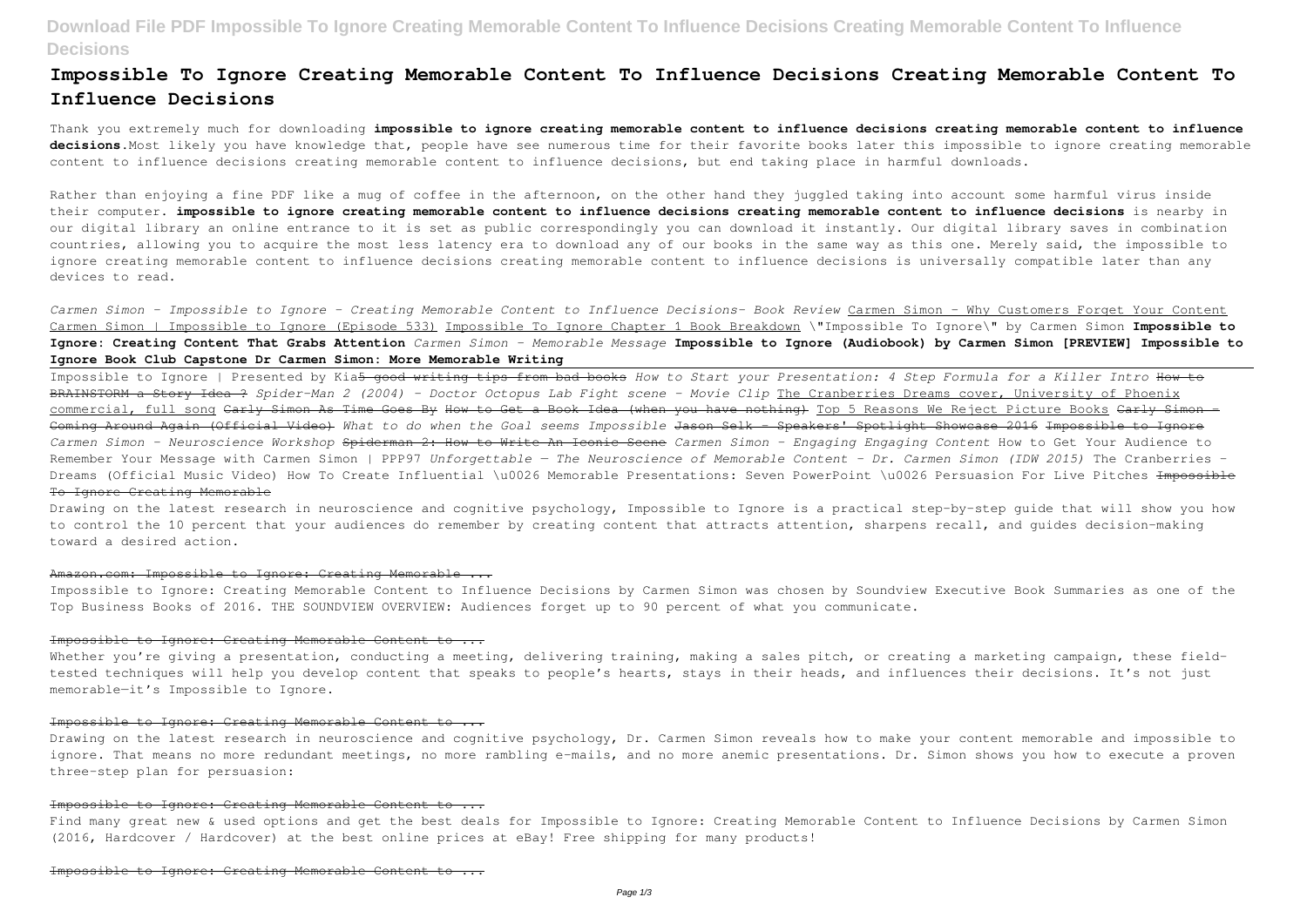# **Download File PDF Impossible To Ignore Creating Memorable Content To Influence Decisions Creating Memorable Content To Influence Decisions**

Whether you're giving a presentation, conducting a meeting, delivering training, making a sales pitch, or creating a marketing campaign, these fieldtested techniques will help you develop content that speaks to people's hearts, stays in their heads, and influences their decisions. It's not just memorable -- it's Impossible to Ignore.

#### Impossible to Ignore: Creating Memorable Content to ...

Make Your Marketing Content Impossible to Ignore If you want your marketing content to fuel buying decisions, you must make it memorable. Do this by creating a focused 10% message, thoughtfully repeating that message in your content, and establishing a pattern for your audience to easily follow.

# Impossible to Ignore: The Science of Highly Memorable ...

Dr. Carmen Simon explains what happens next in Impossible to Ignore: Creating Memorable Content to Influence Decisions. Soon you're forgotten as the crowd moves on to the next speaker or event. Indeed, this is why media appearances are overrated. People see you on TV (and I've been on the biggest shows in the world) and then forget about you.

### How to Become Impossible to Ignore - Mike Cernovich

When our brain is at the fork in the road where it's making a decision, it goes in one of three ways, according to Dr. Carmen Simon, author of Impossible to Ignore: Creating Memorable Content to Influence Decisions — and they all involve memory. They are: Pavlovian: Innate reflex prescribed genetically. "It doesn't take a lot of training to realize that we shouldn't touch hot surfaces," says Carmen.

Impossible to Ignore is a different kind of presentation design / visual communications guide book. Like other books, it has plenty of insights on how to design effective presentations. What sets it apart are the explanations for why they work and when to use them. In a way, Impossible to Ignore reads like a textbook for effective presentation ...

Whether you re giving a presentation, conducting a meeting, delivering training, making a sales pitch, or creating a marketing campaign, these fieldtested techniques will help you develop content that speaks to people s hearts, stays in their heads, and influences their decisions. It s not just memorable it s Impossible to Ignore.

#### Impossible to Ignore: Creating Memorable Content to ...

### Impossible to Ignore: Carmen Simon, PhD, Barbara Hawkins ...

### Carmen Simon | Impossible to Ignore (Episode 533)

Whether you're giving a presentation, conducting a meeting, delivering training, making a sales pitch, or creating a marketing campaign, these fieldtested techniques will help you develop content that speaks to people's hearts, stays in their heads, and influences their decisions. It's not just

Impossible to Ignore: Creating Memorable Content to Influence Decisions by Carmen Simon A cognitive scientist, she is the co-founder of Rexi Media, a presentation design and training company. She holds doctorate degrees in both instructional technology and cognitive psychology and is a recognized expert in presentation design, delivery, and audience engagement.

#### The Marketing Book Podcast: "Impossible to Ignore" by ...

Impossible to Ignore will become an essential part of our strategic planning process. Chris Meyer, CEO, George P Johnson Experience Marketing. It is important to dream big about resolving important issues: climate change, alternative energy, boosting the economy. And in that process, others must remember your dreams.

#### Impossible to Ignore: Creating Memorable Content to ...

Big dreams are never accomplished solo. Dr. Simon's book points to the benefits of social memory: it is only when others remember us that we impact important issues and become impossible to ignore. Rex R. Parris, Mayor, Lancaster, California

### Buy Impossible to Ignore: Creating Memorable Content to ...

Impossible to Ignore describes complex concepts in a very engaging manner and offers practical examples to help translate psychological principles into application." --Leah VanZelm, Vice President of Audience Strategy at Merkle "Our agency spends every day building and delivering experiences that are impactful and memorable.

#### Impossible to Ignore: Creating Memorable Content to ...